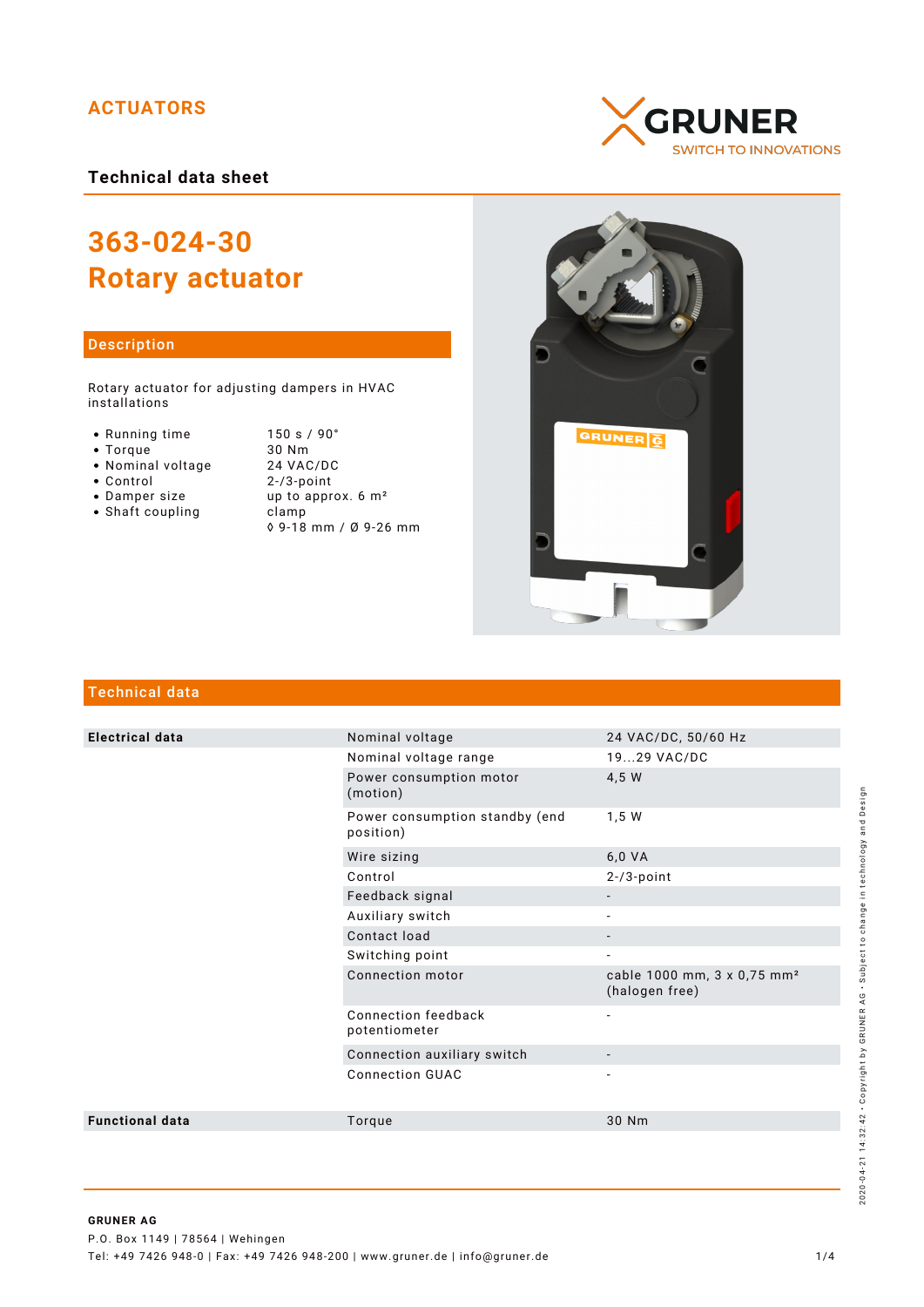

| <b>Technical data</b>  |                                         |                                                                     |
|------------------------|-----------------------------------------|---------------------------------------------------------------------|
|                        |                                         |                                                                     |
| <b>Functional data</b> | Damper size                             | up to approx. $6 \text{ m}^2$                                       |
|                        | Synchronised speed                      | ±5%                                                                 |
|                        | Direction of rotation                   | selected by switch                                                  |
|                        | Manual override                         | gearing latch disengaged with<br>pushbutton, self-resetting         |
|                        | Angle of rotation                       | 0° max. 95°, can be limited with<br>adjustable mechanical end stops |
|                        | Running time                            | 150 s / 90°                                                         |
|                        | Sound power level                       | $<$ 45 dB(A)                                                        |
|                        | Shaft coupling                          | clamp $\sqrt{9}$ -18 mm / Ø 9-26 mm                                 |
|                        | Position indication                     | mechanical with pointer                                             |
|                        | Service life                            | $> 60000$ cycles $(0^{\circ}95^{\circ}0^{\circ})$                   |
|                        |                                         |                                                                     |
| <b>Safety</b>          | Protection class                        | III (safety extra-low voltage)                                      |
|                        | Degree of protection                    | IP 54                                                               |
|                        | <b>EMC</b>                              | CE (2014/30/EU)                                                     |
|                        | LVD.                                    | CE (2014/30/EU)                                                     |
|                        | <b>RoHS</b>                             | CE (2011/65/EU - 2015/863/EU -<br>2017/2102/EU)                     |
|                        | Mode of operation                       | Typ 1 (EN 60730-1)                                                  |
|                        | Rated impulse voltage                   | 0,8 kV (EN 60730-1)                                                 |
|                        | Control pollution degree                | 3 (EN 60730-1)                                                      |
|                        | Ambient temperature normal<br>operation | $-30^{\circ}$ C +50 $^{\circ}$ C                                    |
|                        | Storage temperature                     | $-30^{\circ}$ C +80 $^{\circ}$ C                                    |
|                        | Ambient humidity                        | 595% r.H., non condensing (EN<br>$60730-1)$                         |
|                        | Maintenance                             | maintenance free                                                    |
| Dimensions / Weight    | Dimensions                              | 193 x 96 x 60 mm                                                    |
|                        | Weight                                  | 1600q                                                               |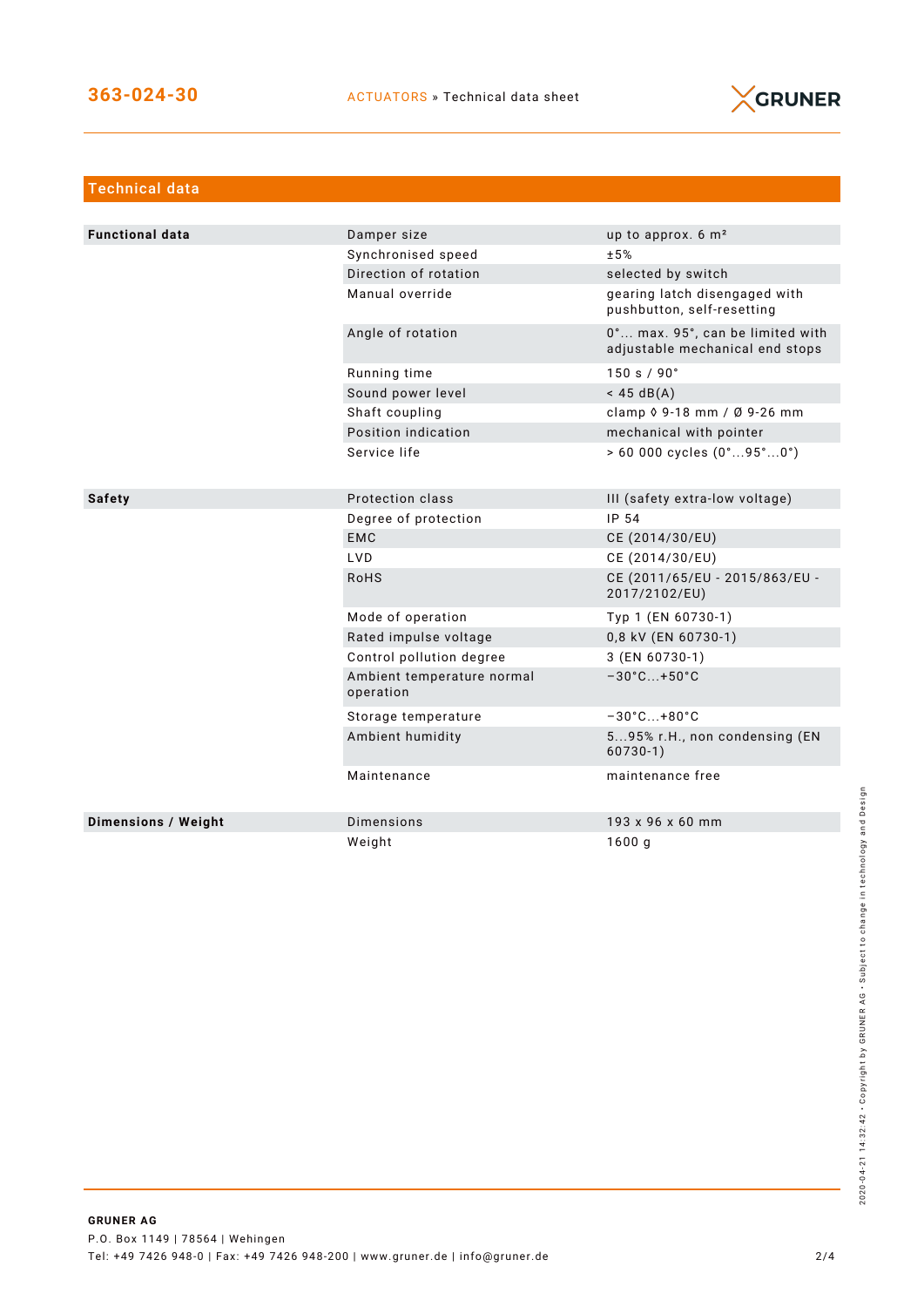

# Functionality / Properties

## **Operating mode**

2 point:

Connect power supply to wire 1+2, actuator drives to position 1. Is also wire 3 connected to the power supply, actuator drives to position 0.

3 point: Connect power supply to wire 1+2, actuator drives to position 1. Is wire 1+3 connected to the power supply, actuator drives to position  $\Omega$ 

The actuator is overload-proof, requires no limit switches and automatically stops, when the end stop is reached.

#### **Direct mounting**

Simple direct mounting on the damper shaft with a clamp, protection against rotating with enclosed anti-rotation lock or rather at intended attachment points.

## **Manual override**

Manual override with selfresetting pushbutton possible (the gear is disengaged as long as the button is pressed).

#### **Mode switch**

DIP switch under the case cover

R / CW: rotary direction right / clockwise L / CWW: rotary direction left / counter clockwise



# Connector / Security Note



#### **Safety remarks**

- Connect via safety isolation transformer!
- The device is not allowed to be used outside the specified field of application, especially in airplanes.
- It may only be installed by suitably trained personnel. Any legal regulations or regulations issued by authorities must be observed during assembly.
- The device may only be opened at the manufacturer´s site.
- The device is not allowed to be disposed of as household refuse. All locally valid regulations and requirements must be observed.
- When calculating the required torque, the specifications supplied by the damper manufacturer´s (crosssection, design, installation site), and the air flow conditions must be observed.